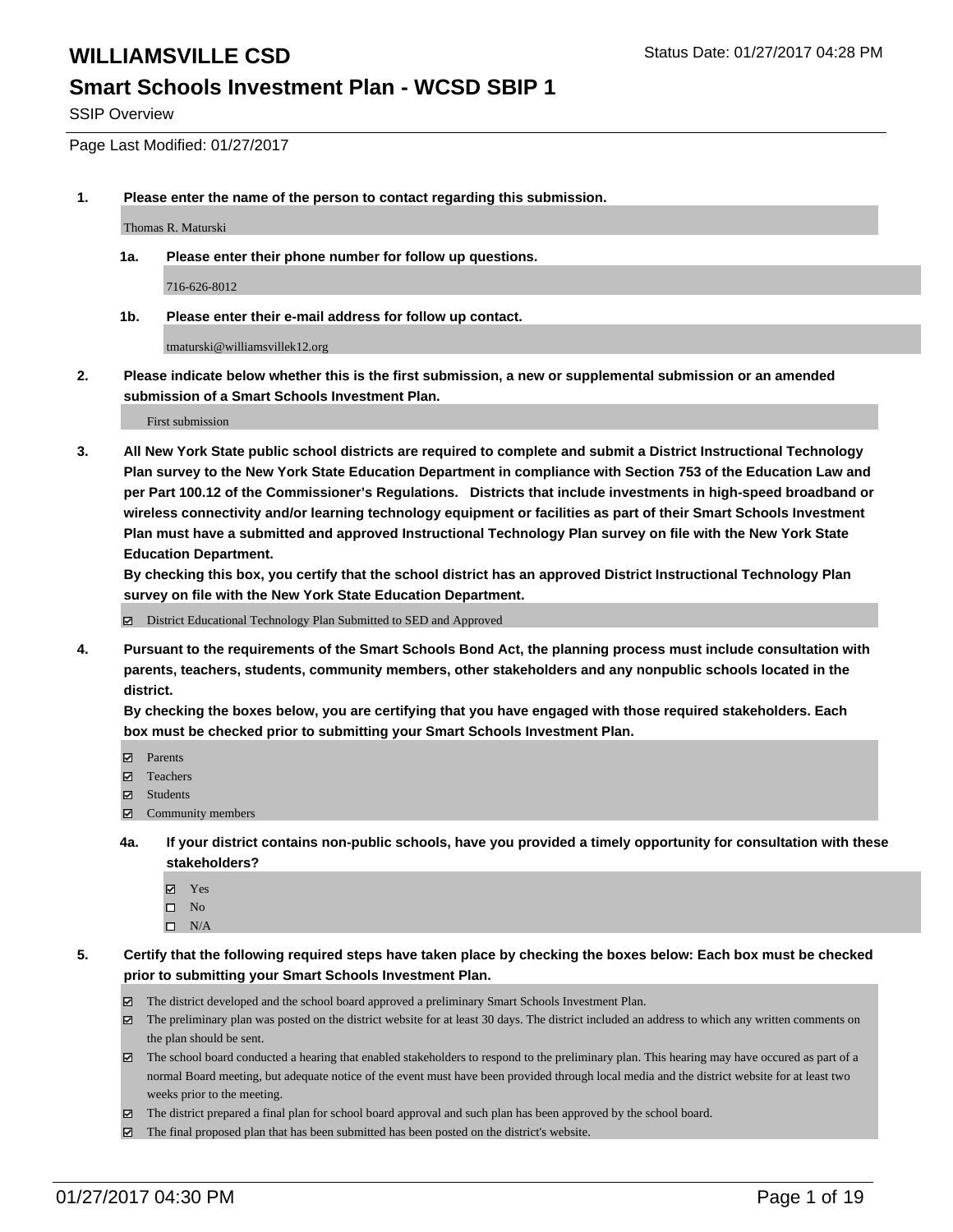### **Smart Schools Investment Plan - WCSD SBIP 1**

SSIP Overview

Page Last Modified: 01/27/2017

**5a. Please upload the proposed Smart Schools Investment Plan (SSIP) that was posted on the district's website, along with any supporting materials. Note that this should be different than your recently submitted Educational Technology Survey. The Final SSIP, as approved by the School Board, should also be posted on the website and remain there during the course of the projects contained therein.**

Smart Bonds Act Investment Plan Final.docx

**5b. Enter the webpage address where the final Smart Schools Investment Plan is posted. The Plan should remain posted for the life of the included projects.**

http://www.williamsvillek12.org/departments/technology\_services/2012-2015\_technology\_plan.php

**6. Please enter an estimate of the total number of students and staff that will benefit from this Smart Schools Investment Plan based on the cumulative projects submitted to date.**

12,000

- **7. An LEA/School District may partner with one or more other LEA/School Districts to form a consortium to pool Smart Schools Bond Act funds for a project that meets all other Smart School Bond Act requirements. Each school district participating in the consortium will need to file an approved Smart Schools Investment Plan for the project and submit a signed Memorandum of Understanding that sets forth the details of the consortium including the roles of each respective district.**
	- $\Box$  The district plans to participate in a consortium to partner with other school district(s) to implement a Smart Schools project.
- **8. Please enter the name and 6-digit SED Code for each LEA/School District participating in the Consortium.**

| <b>Partner LEA/District</b> | <b>ISED BEDS Code</b> |
|-----------------------------|-----------------------|
| (No Response)               | (No Response)         |

**9. Please upload a signed Memorandum of Understanding with all of the participating Consortium partners.**

(No Response)

**10. Your district's Smart Schools Bond Act Allocation is:**

\$3,474,731

**11. Enter the budget sub-allocations by category that you are submitting for approval at this time. If you are not budgeting SSBA funds for a category, please enter 0 (zero.) If the value entered is \$0, you will not be required to complete that survey question.**

|                                       | Sub-        |
|---------------------------------------|-------------|
|                                       | Allocations |
| School Connectivity                   | 3,474,731   |
| Connectivity Projects for Communities | O           |
| <b>Classroom Technology</b>           |             |
| Pre-Kindergarten Classrooms           |             |
| Replace Transportable Classrooms      |             |
| High-Tech Security Features           |             |
| Totals:                               | 3,474,731   |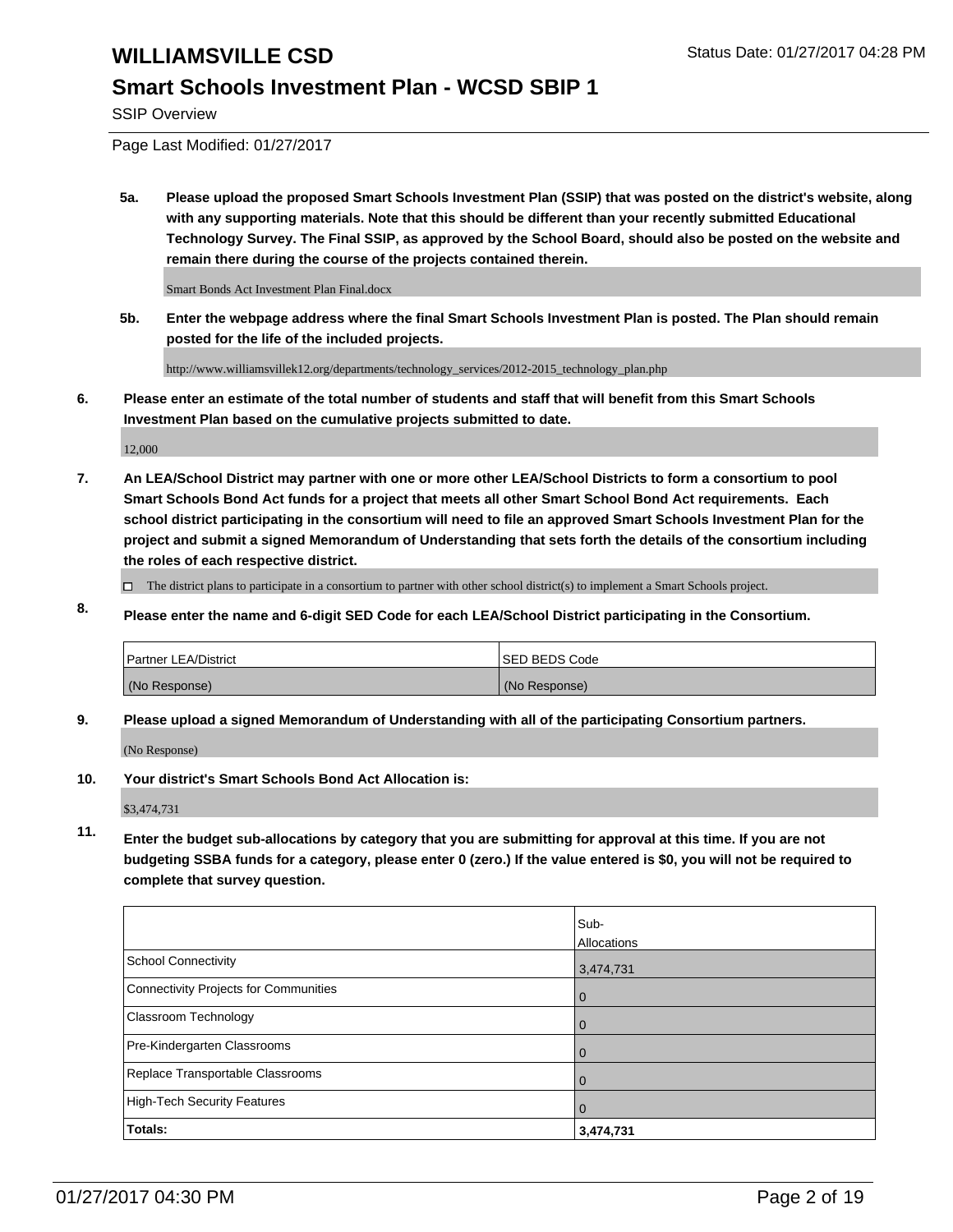## **Smart Schools Investment Plan - WCSD SBIP 1**

School Connectivity

Page Last Modified: 01/27/2017

- **1. In order for students and faculty to receive the maximum benefit from the technology made available under the Smart Schools Bond Act, their school buildings must possess sufficient connectivity infrastructure to ensure that devices can be used during the school day. Smart Schools Investment Plans must demonstrate that:**
	- **sufficient infrastructure that meets the Federal Communications Commission's 100 Mbps per 1,000 students standard currently exists in the buildings where new devices will be deployed, or**
	- **is a planned use of a portion of Smart Schools Bond Act funds, or**
	- **is under development through another funding source.**

**Smart Schools Bond Act funds used for technology infrastructure or classroom technology investments must increase the number of school buildings that meet or exceed the minimum speed standard of 100 Mbps per 1,000 students and staff within 12 months. This standard may be met on either a contracted 24/7 firm service or a "burstable" capability. If the standard is met under the burstable criteria, it must be:**

**1. Specifically codified in a service contract with a provider, and**

**2. Guaranteed to be available to all students and devices as needed, particularly during periods of high demand, such as computer-based testing (CBT) periods.**

#### **Please describe how your district already meets or is planning to meet this standard within 12 months of plan submission.**

The Williamsville Central School District currently has a 10 GB connection speed between school buildings. The District has a 1 GB connection from the external source for internet access. Our current BEDS day enrollment as of the 2015-16 school year is 9,976 students. The enrollment results in 100.24 Mbps connection speed per 1,000 students in our district. This meets the connection speed requirement for the Smart Schools Bond Act. Additionally, the 2015-16 long-term enrollment forecast shows that our district's future enrollment will decrease by 4.7% in the next five years. This decrease will increase the connection speed per 1,000 students for the District.

- **1a. If a district believes that it will be impossible to meet this standard within 12 months, it may apply for a waiver of this requirement, as described on the Smart Schools website. The waiver must be filed and approved by SED prior to submitting this survey.**
	- By checking this box, you are certifying that the school district has an approved waiver of this requirement on file with the New York State Education Department.

### **2. Connectivity Speed Calculator (Required)**

|                         | Number of<br>Students | Multiply by<br>100 Kbps | Divide by 1000 Current Speed<br>to Convert to<br>Required<br>Speed in Mb | in Mb | Expected<br>Speed to be<br>Attained Within   Required<br>12 Months | <b>Expected Date</b><br><b>When</b><br>Speed Will be<br><b>Met</b> |
|-------------------------|-----------------------|-------------------------|--------------------------------------------------------------------------|-------|--------------------------------------------------------------------|--------------------------------------------------------------------|
| <b>Calculated Speed</b> | 9.976                 | 997.600                 | 997.6                                                                    | 1000  | 1000                                                               | currently met                                                      |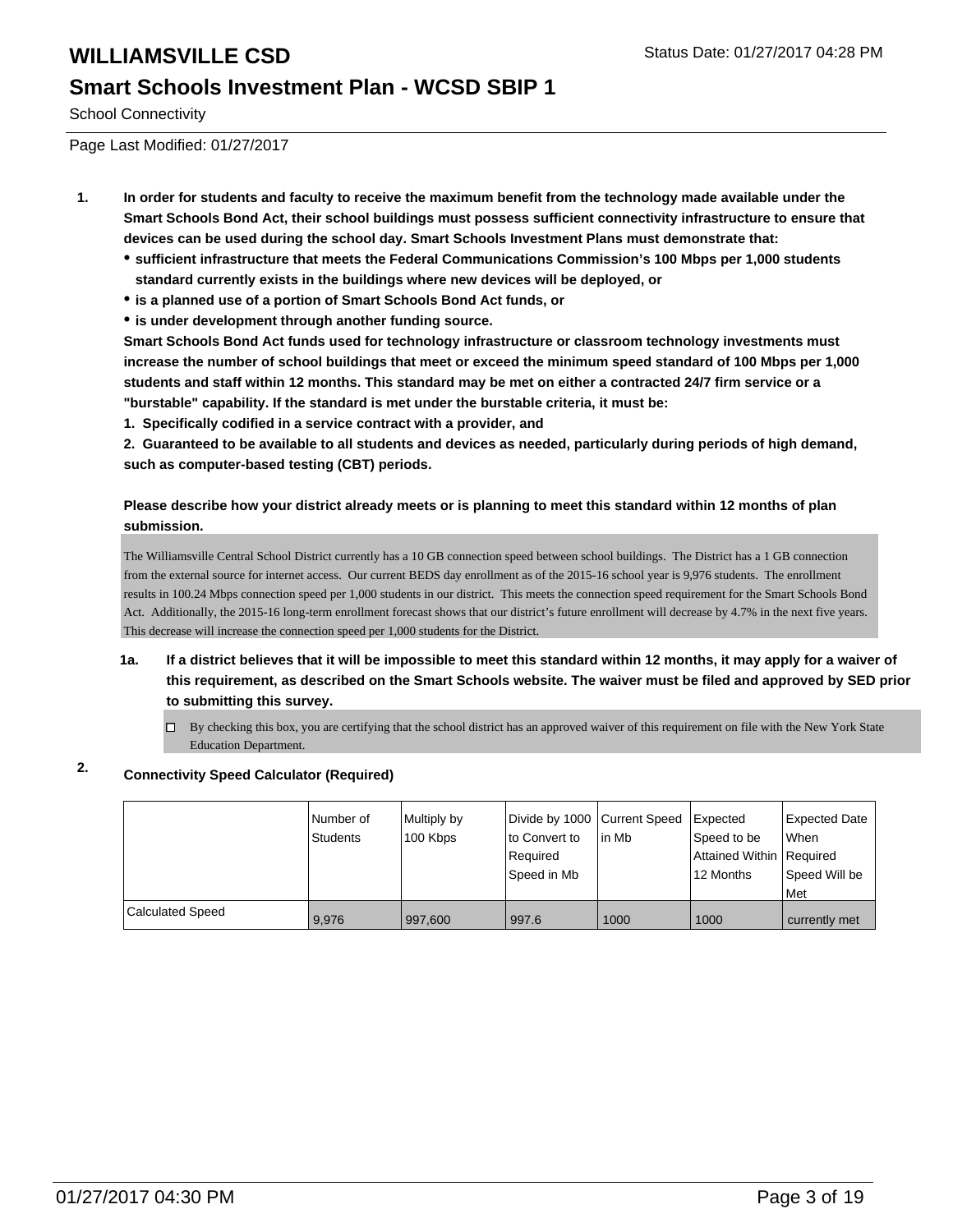## **Smart Schools Investment Plan - WCSD SBIP 1**

School Connectivity

Page Last Modified: 01/27/2017

#### **3. Describe how you intend to use Smart Schools Bond Act funds for high-speed broadband and/or wireless connectivity projects in school buildings.**

#### **Access Points - Methodology**

When addressing the need to increase the wireless network the district is going to change the access locations from central points that currently are meant to serve multiple classrooms to providing an access point in every classroom. The district is also going to add multiple access points in locations that may be used for online testing. The objective is to provide close to one hundred percent coverage in our school buildings with expanded coverage in spaces that will be designated as large area testing locations. These spaces will receive multiple access points. The usage of multiple units will eliminate delayed connection and processing time for students during assessments. The specifications for the wireless access point unit that will be dual band radio a/c speed of 2.4-5.0 Ghtz. The new access points will improve the future capability of the district thereby reducing the fact that the units become obsolete due to their inability to receive data due to changing industry standards.

#### **Project Bandwidth - Methodology**

The District is not actively contemplating a change in the bandwidth capability due to the fact that our student enrollment is decreasing. The District is continuing to investigate redundancy and disaster recovery initiatives that will insure our network survivability.

#### **Project Wiring - Methodology**

In order to meet the higher demand for wireless connectivity to our system there is a need to add new wiring and upgrade identified old wiring that is needed to handle the data speed and use requirements. The minimum rated wire to be installed will be CAT6.

#### **Network switch Infrastructure – Methodology**

The District will replace all district switches. The switches are currently five years old and when the replacement begins they will be seven years old. The new switches will be either ninety-six or forty-eight port devices. The processing speed will be capable of providing 1/10 GB speed. The switches will be mounted in racks and plugged into power distribution units in each location.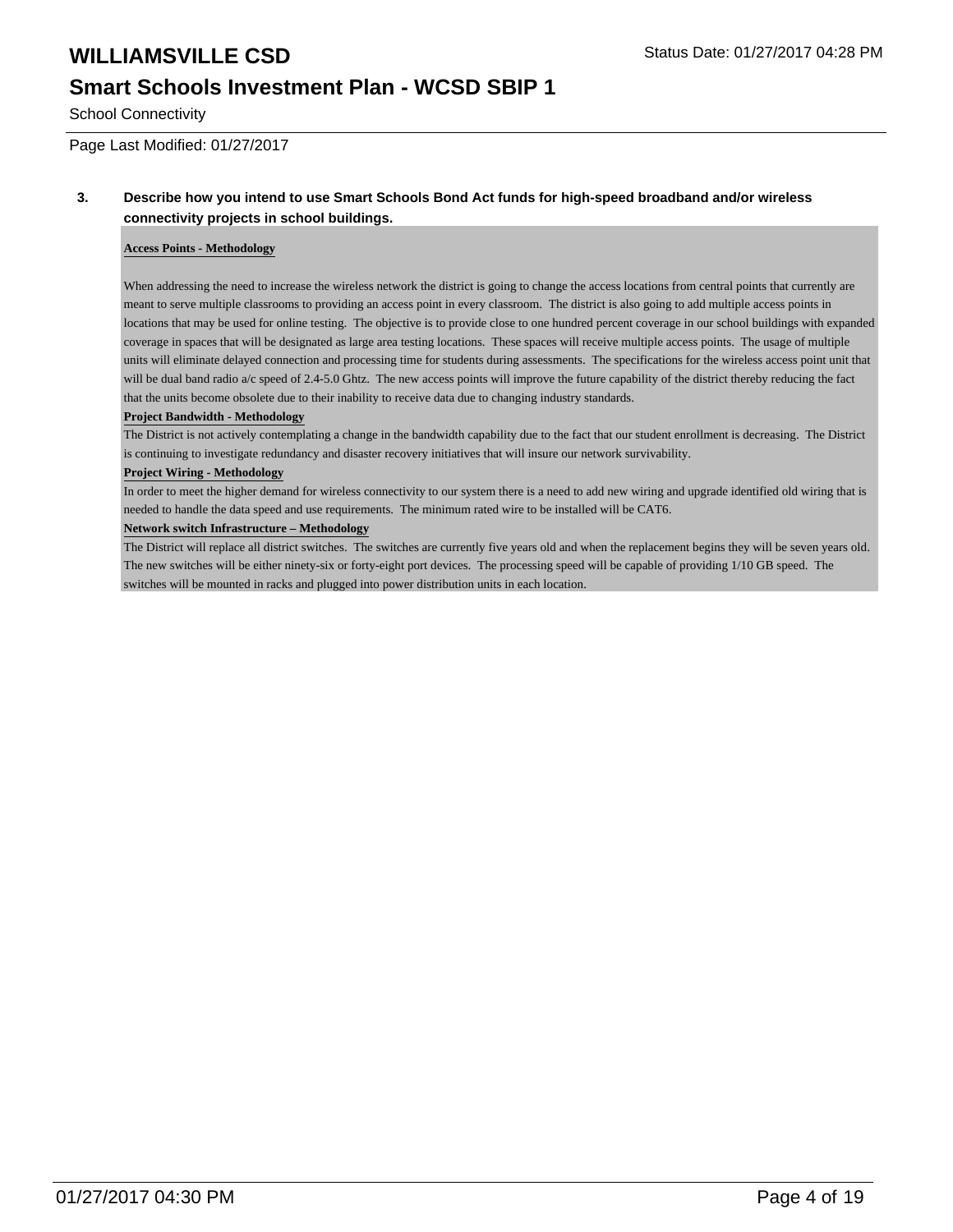# **Smart Schools Investment Plan - WCSD SBIP 1**

School Connectivity

Page Last Modified: 01/27/2017

**4. Describe the linkage between the district's District Instructional Technology Plan and the proposed projects. (There should be a link between your response to this question and your response to Question 1 in Part E. Curriculum and Instruction "What are the district's plans to use digital connectivity and technology to improve teaching and learning?)**

#### **Williamsville Central School District Instructional Program's Purpose for Enhanced Connectivity:**

The Williamsville Central School District has implemented a wired and wireless connectivity infrastructure in each school building in order to support student programs. The District's first technology project focused on creating a wired Local Area Network in 2005. This project focused on adding wired connectivity to all three high school buildings and our four middle schools. The connectivity at our six elementary schools was completed by district electricians. The next major technology capital project occurred in 2009. This project involved the renovation of the District's main server room and the replacements of all switches in the district. Major improvements included adding appropriate air conditioning to the server room which resulted in a need to expand the space for additional servers and the other technology equipment. This project also included the upgrading of the switches in schools. These two prior projects addressed connectivity needs in the district. Both projects supported the wired locations of ports in classrooms, computer labs, and school offices. Over the last five years the district has installed wireless access points in our schools in central locations. The installation process was reactionary to requests from the instruction department and our schools. These installations were completed by district staff and the selected access locations were hallways and other open areas in the building. The intent was to provide broad coverage in each school building. Presently, all thirteen school buildings have the capability to provide wireless access to students and staff. However, the current wireless system is unable to accommodate the higher volume of devices that have been provided to students. The short-comings of the District's wireless system has become clear with the challenges it has faced in providing network connections to the district's middle schools for its 1:1 student issued device program. Our current wireless system has become overwhelmed by the number of users attempting to sign-on to the network through the centrally located access points. This has resulted in sign-on delays and students encountering slow processing times for their class work. In addition to the technology growth at the middle school level there is similar growth at the elementary and high school levels. The issuance of a 1:1 device program for students at these levels is not planned to occur at this point in time. However, the plan for new access points at these schools is in included in the Smart Bond Act Investment Plan. In addition to providing a major improvement in device access this investment plan will also fully support online testing.

The expansion of the District's wireless system will also allow the district to comply with future New York State Education Department online testing requirements. Presently, the district does not have enough wireless connectivity to support this initiative. The District will add multiple access points to gyms, cafeterias, libraries, and other areas that could be used as a central testing location ins our schools. Response to note:

The school connectivity plan links to our ITP via Curriculum Technology Integration goals. Connectivity will allow the distirct to allow students to better interpret and derive meaning from digital media; Enhance their ability to produce and publish writing for an authentic audience; Assess the credibility and accuracy of digital media to enhance understanding of findings, reasoning, and evidence to add interest; Students will be able to actively engage in appropriate online behavior; Students will be able to utilize appropriate internet tools to enhance and streamline their learning. In regard to Technology delivery the connectivity project clearly aligns to our ability to support our 1:1 mobile device initiative at our four middle schools. The mobile device usage is also being expanded at the elementary and high school levels. The connectivity program will allow this to occur.

**5. If the district wishes to have students and staff access the Internet from wireless devices within the school building, or in close proximity to it, it must first ensure that it has a robust Wi-Fi network in place that has sufficient bandwidth to meet user demand.**

#### **Please describe how you have quantified this demand and how you plan to meet this demand.**

The Williamsville Central School District currently has a 10 GB connection speed between school buildings. The District has a 1 GB connection from the external source for internet access. Our current BEDS day enrollment as of the 2015-16 school year is 9,976 students. The enrollment results in 100.24 Mbps connection speed per 1,000 students in our district. This meets the connection speed requirement for the Smart Schools Bond Act. Additionally, the 2015-16 long-term enrollment forecast shows that our district's future enrollment will decrease by 4.7% in the next five years. This decrease will increase the connection speed per 1,000 students for the District.

**6. As indicated on Page 5 of the guidance, the Office of Facilities Planning will have to conduct a preliminary review of all capital projects, including connectivity projects.**

**Please indicate on a separate row each project number given to you by the Office of Facilities Planning.**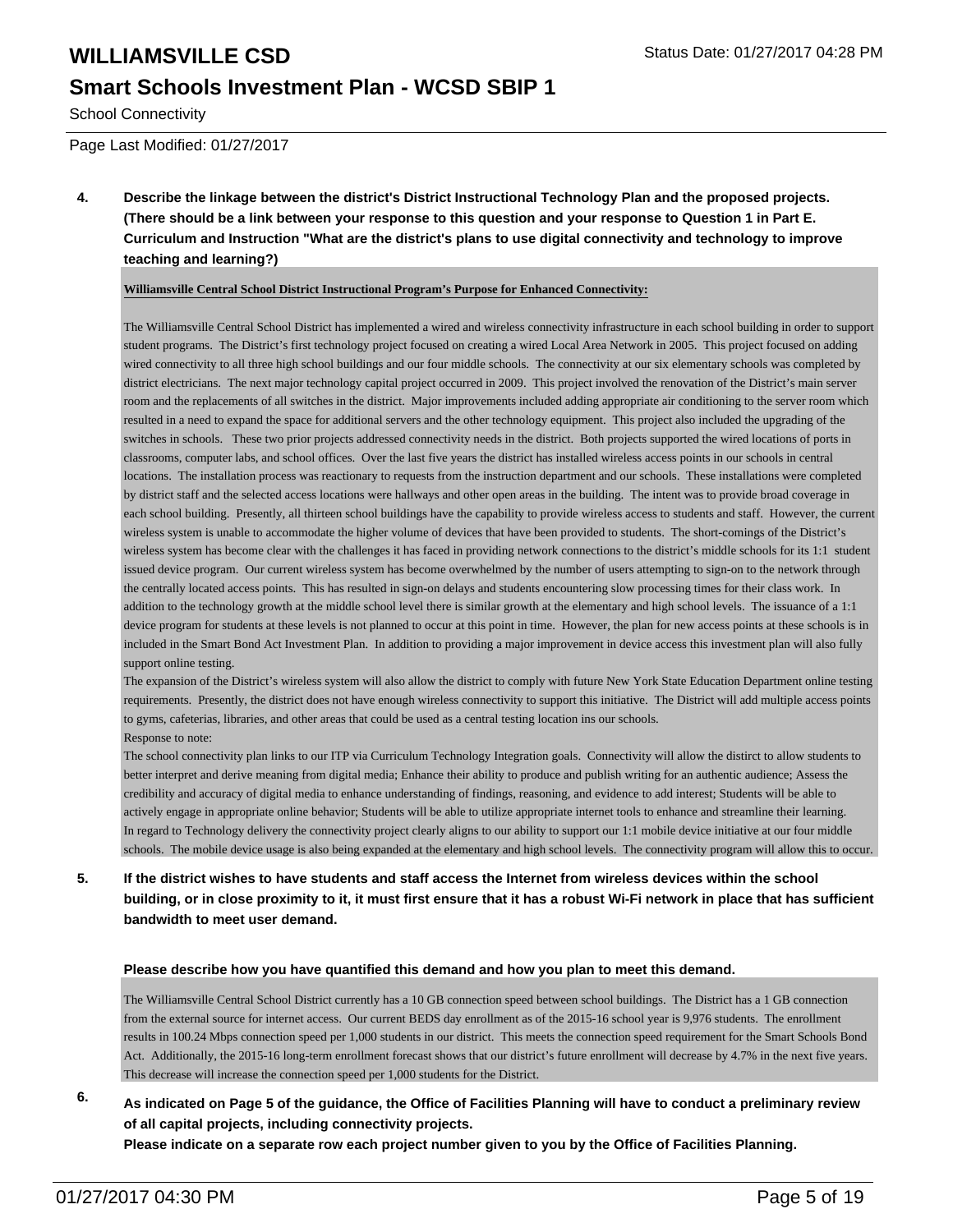### **Smart Schools Investment Plan - WCSD SBIP 1**

School Connectivity

Page Last Modified: 01/27/2017

| <b>Project Number</b> |  |
|-----------------------|--|
|                       |  |
| 14020306799906        |  |

**7. Certain high-tech security and connectivity infrastructure projects may be eligible for an expedited review process as determined by the Office of Facilities Planning.**

**Was your project deemed eligible for streamlined review?**

No

**8. Include the name and license number of the architect or engineer of record.**

| <i>Name</i>       | License Number |
|-------------------|----------------|
| Peter Vom Scheidt | 62660          |

**9. If you are submitting an allocation for School Connectivity complete this table. Note that the calculated Total at the bottom of the table must equal the Total allocation for this category that you entered in the SSIP Overview overall budget.** 

|                                            | Sub-<br>Allocation |
|--------------------------------------------|--------------------|
| Network/Access Costs                       | 2,087,280          |
| <b>Outside Plant Costs</b>                 | (No Response)      |
| School Internal Connections and Components | 1,128,320          |
| <b>Professional Services</b>               | 244,131            |
| Testing                                    | (No Response)      |
| <b>Other Upfront Costs</b>                 | (No Response)      |
| <b>Other Costs</b>                         | 15,000             |
| Totals:                                    | 3,474,731          |

**10. Please detail the type, quantity, per unit cost and total cost of the eligible items under each sub-category. This is especially important for any expenditures listed under the "Other" category. All expenditures must be eligible for tax-exempt financing to be reimbursed through the SSBA. Sufficient detail must be provided so that we can verify this is the case. If you have any questions, please contact us directly through smartschools@nysed.gov. NOTE: Wireless Access Points should be included in this category, not under Classroom Educational Technology, except those that will be loaned/purchased for nonpublic schools. Add rows under each sub-category for additional items, as needed.**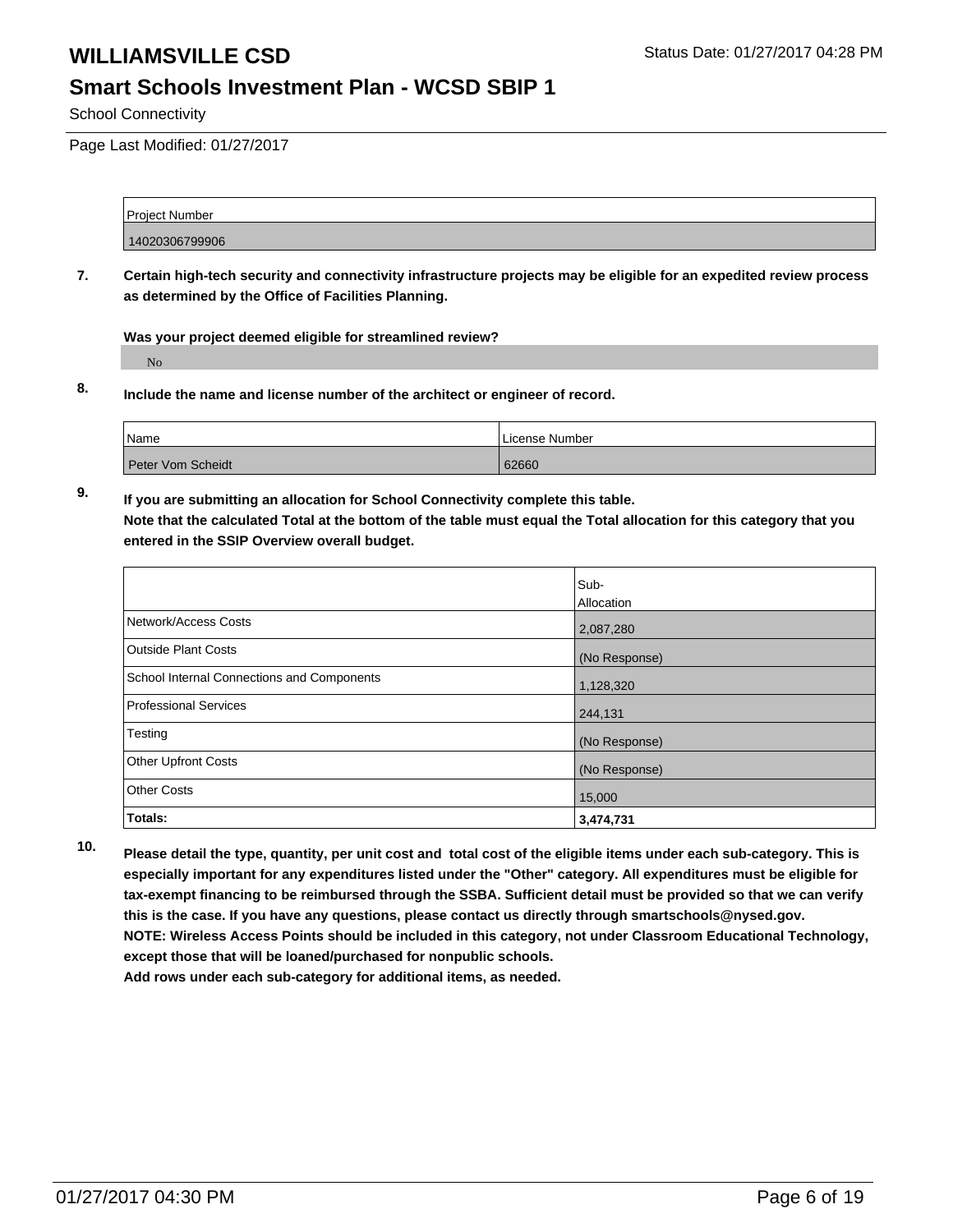# **Smart Schools Investment Plan - WCSD SBIP 1**

School Connectivity

Page Last Modified: 01/27/2017

| Select the allowable expenditure | Item to be purchased             | Quantity | Cost per Item | <b>Total Cost</b> |
|----------------------------------|----------------------------------|----------|---------------|-------------------|
| type.                            |                                  |          |               |                   |
| Repeat to add another item under |                                  |          |               |                   |
| each type.                       |                                  |          |               |                   |
| <b>Other Costs</b>               | Insurance                        |          | 7,500         | 7,500             |
| <b>Other Costs</b>               | Bid public advertising in papers | 1        | 7,500         | 7,500             |
| Network/Access Costs             | Access points                    | 956      | 780           | 745,680           |
| <b>Connections/Components</b>    | Wiring                           | 2,002    | 250           | 500,500           |
| Network/Access Costs             | <b>Switches</b>                  | 172      | 7,800         | 1,341,600         |
| <b>Connections/Components</b>    | Patch panels                     | 122      | 250           | 30,500            |
| <b>Connections/Components</b>    | Patch panel inserts              | 728      | 7             | 5,096             |
| <b>Connections/Components</b>    | <b>Power Distribution Units</b>  | 125      | 300           | 37,500            |
| <b>Connections/Components</b>    | Wall racks                       | 5        | 200           | 1,000             |
| <b>Professional Services</b>     | Architect & Construction Mgt.    | 1        | 244,131       | 244,131           |
| <b>Connections/Components</b>    | Switch wiring installation       | 172      | 3,219         | 553,724           |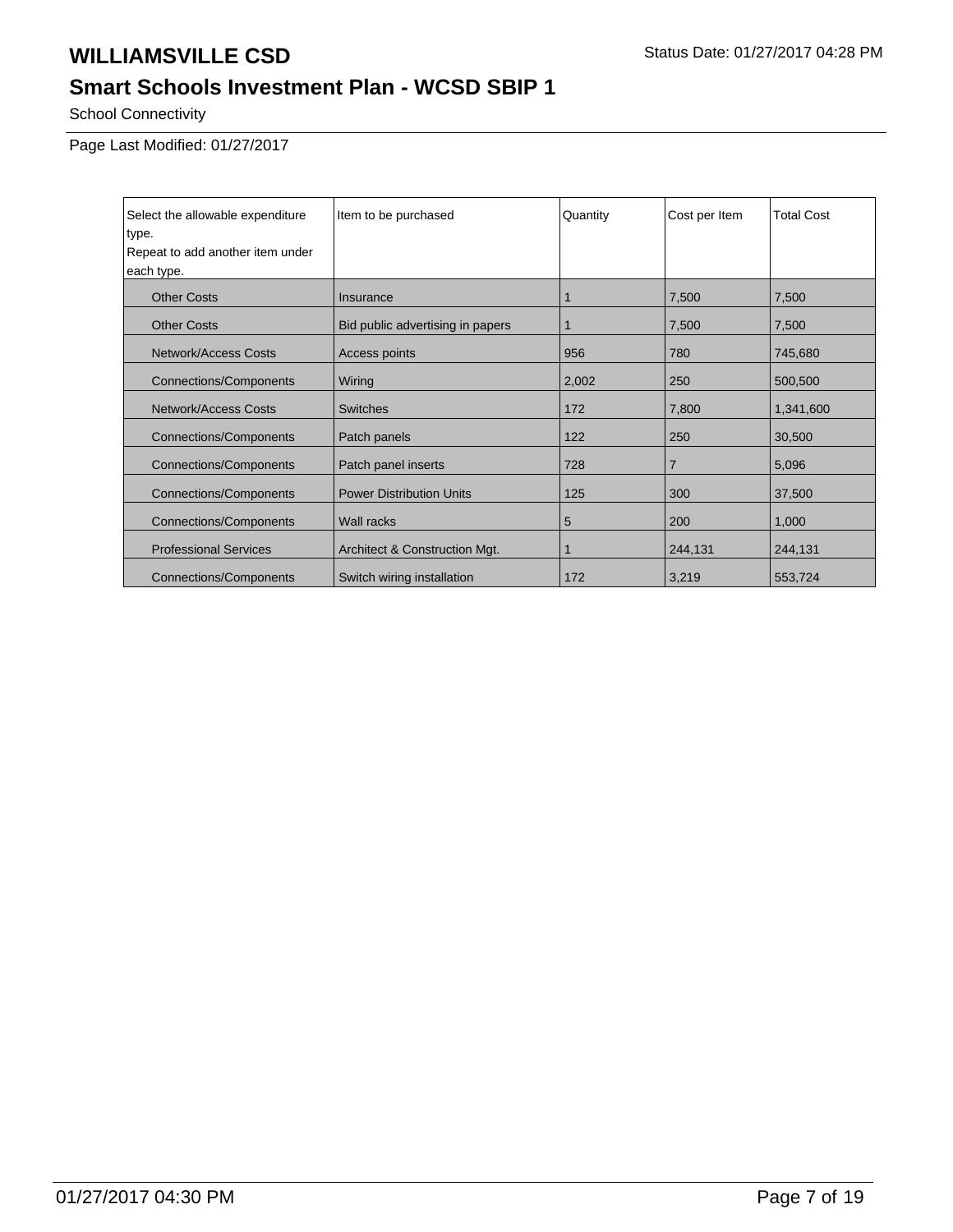## **Smart Schools Investment Plan - WCSD SBIP 1**

Community Connectivity (Broadband and Wireless)

Page Last Modified: 01/27/2017

**1. Describe how you intend to use Smart Schools Bond Act funds for high-speed broadband and/or wireless connectivity projects in the community.**

(No Response)

**2. Please describe how the proposed project(s) will promote student achievement and increase student and/or staff access to the Internet in a manner that enhances student learning and/or instruction outside of the school day and/or school building.**

(No Response)

**3. Community connectivity projects must comply with all the necessary local building codes and regulations (building and related permits are not required prior to plan submission).**

 $\Box$  I certify that we will comply with all the necessary local building codes and regulations.

**4. Please describe the physical location of the proposed investment.**

(No Response)

**5. Please provide the initial list of partners participating in the Community Connectivity Broadband Project, along with their Federal Tax Identification (Employer Identification) number.**

| <b>Project Partners</b> | Federal ID#   |
|-------------------------|---------------|
| (No Response)           | (No Response) |

**6. If you are submitting an allocation for Community Connectivity, complete this table. Note that the calculated Total at the bottom of the table must equal the Total allocation for this category that you entered in the SSIP Overview overall budget.**

|                                    | Sub-Allocation |
|------------------------------------|----------------|
| Network/Access Costs               | (No Response)  |
| <b>Outside Plant Costs</b>         | (No Response)  |
| <b>Tower Costs</b>                 | (No Response)  |
| <b>Customer Premises Equipment</b> | (No Response)  |
| <b>Professional Services</b>       | (No Response)  |
| Testing                            | (No Response)  |
| <b>Other Upfront Costs</b>         | (No Response)  |
| <b>Other Costs</b>                 | (No Response)  |
| Totals:                            | 0              |

**7. Please detail the type, quantity, per unit cost and total cost of the eligible items under each sub-category. This is especially important for any expenditures listed under the "Other" category. All expenditures must be capital-bond eligible to be reimbursed through the SSBA. If you have any questions, please contact us directly through smartschools@nysed.gov.**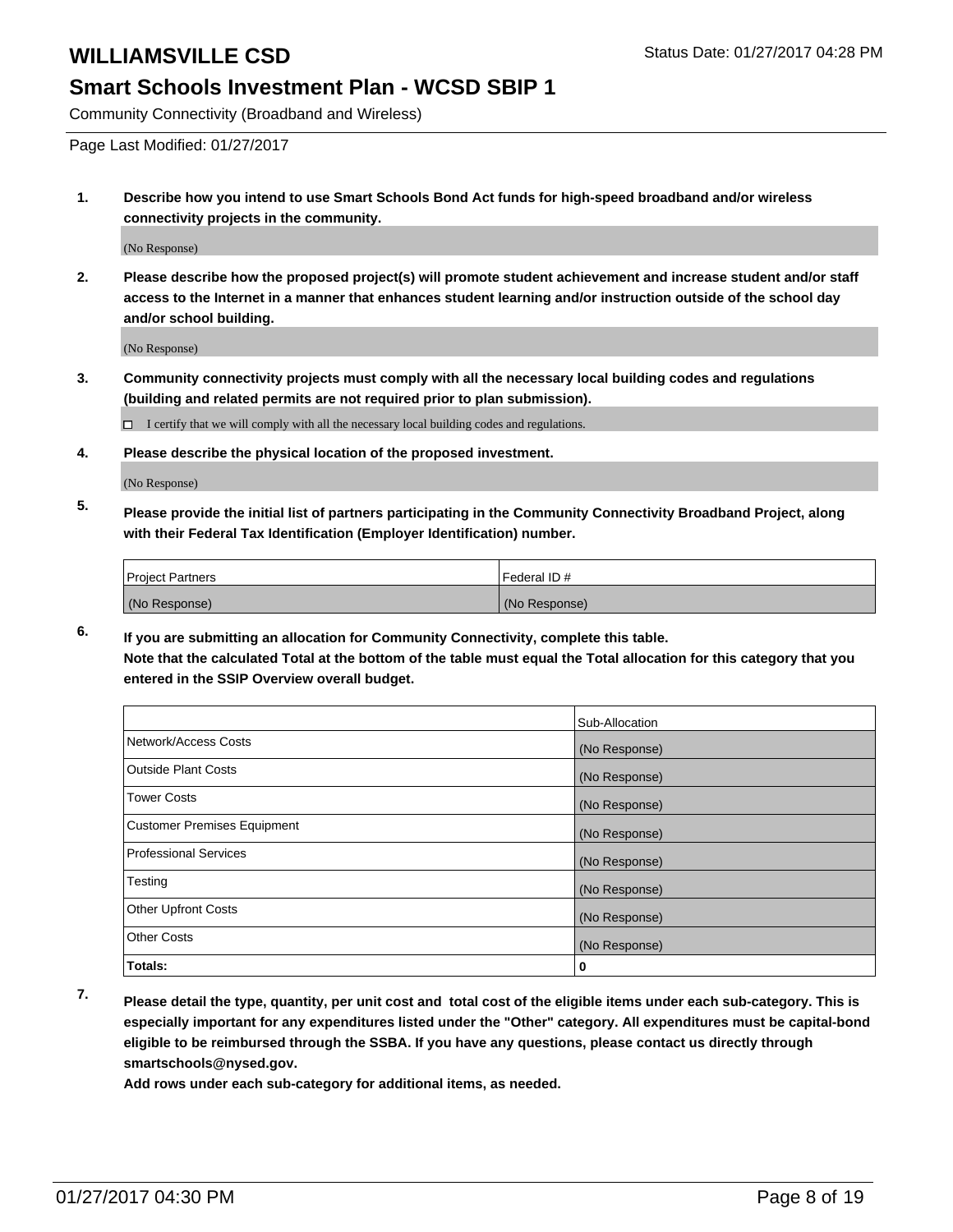# **Smart Schools Investment Plan - WCSD SBIP 1**

Community Connectivity (Broadband and Wireless)

Page Last Modified: 01/27/2017

| Select the allowable expenditure | Item to be purchased | Quantity      | Cost per Item | Total Cost    |
|----------------------------------|----------------------|---------------|---------------|---------------|
| type.                            |                      |               |               |               |
| Repeat to add another item under |                      |               |               |               |
| each type.                       |                      |               |               |               |
| (No Response)                    | (No Response)        | (No Response) | (No Response) | (No Response) |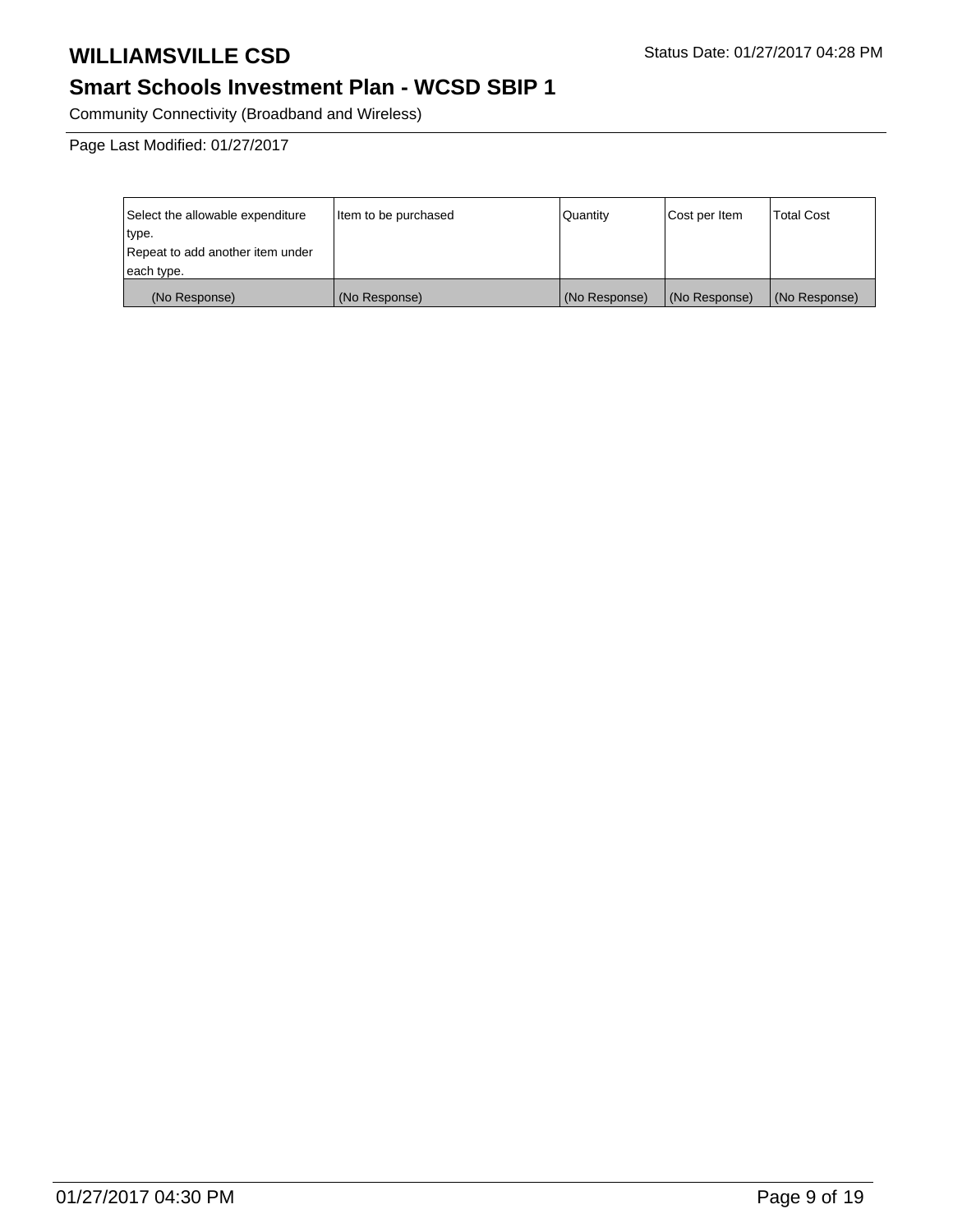## **Smart Schools Investment Plan - WCSD SBIP 1**

Classroom Learning Technology

Page Last Modified: 01/26/2017

**1. In order for students and faculty to receive the maximum benefit from the technology made available under the Smart Schools Bond Act, their school buildings must possess sufficient connectivity infrastructure to ensure that devices can be used during the school day. Smart Schools Investment Plans must demonstrate that sufficient infrastructure that meets the Federal Communications Commission's 100 Mbps per 1,000 students standard currently exists in the buildings where new devices will be deployed, or is a planned use of a portion of Smart Schools Bond Act funds, or is under development through another funding source.**

**Smart Schools Bond Act funds used for technology infrastructure or classroom technology investments must increase the number of school buildings that meet or exceed the minimum speed standard of 100 Mbps per 1,000 students and staff within 12 months. This standard may be met on either a contracted 24/7 firm service or a "burstable" capability. If the standard is met under the burstable criteria, it must be:**

**1. Specifically codified in a service contract with a provider, and**

**2. Guaranteed to be available to all students and devices as needed, particularly during periods of high demand, such as computer-based testing (CBT) periods.**

**Please describe how your district already meets or is planning to meet this standard within 12 months of plan submission.**

(No Response)

- **1a. If a district believes that it will be impossible to meet this standard within 12 months, it may apply for a waiver of this requirement, as described on the Smart Schools website. The waiver must be filed and approved by SED prior to submitting this survey.**
	- $\Box$  By checking this box, you are certifying that the school district has an approved waiver of this requirement on file with the New York State Education Department.
- **2. Connectivity Speed Calculator (Required)**

|                         | l Number of<br>Students | Multiply by<br>100 Kbps | Divide by 1000 Current Speed<br>to Convert to<br>l Reauired<br>l Speed in Mb | lin Mb           | Expected<br>Speed to be<br>Attained Within Required<br>12 Months | Expected Date<br>l When<br>Speed Will be<br>Met |
|-------------------------|-------------------------|-------------------------|------------------------------------------------------------------------------|------------------|------------------------------------------------------------------|-------------------------------------------------|
| <b>Calculated Speed</b> | (No<br>Response)        | (No Response)           | (No<br>Response)                                                             | (No<br>Response) | (No<br>Response)                                                 | (No<br>Response)                                |

**3. If the district wishes to have students and staff access the Internet from wireless devices within the school building, or in close proximity to it, it must first ensure that it has a robust Wi-Fi network in place that has sufficient bandwidth to meet user demand.**

**Please describe how you have quantified this demand and how you plan to meet this demand.**

(No Response)

**4. All New York State public school districts are required to complete and submit an Instructional Technology Plan survey to the New York State Education Department in compliance with Section 753 of the Education Law and per Part 100.12 of the Commissioner's Regulations.**

**Districts that include educational technology purchases as part of their Smart Schools Investment Plan must have a submitted and approved Instructional Technology Plan survey on file with the New York State Education Department.**

By checking this box, you are certifying that the school district has an approved Instructional Technology Plan survey on file with the New York State Education Department.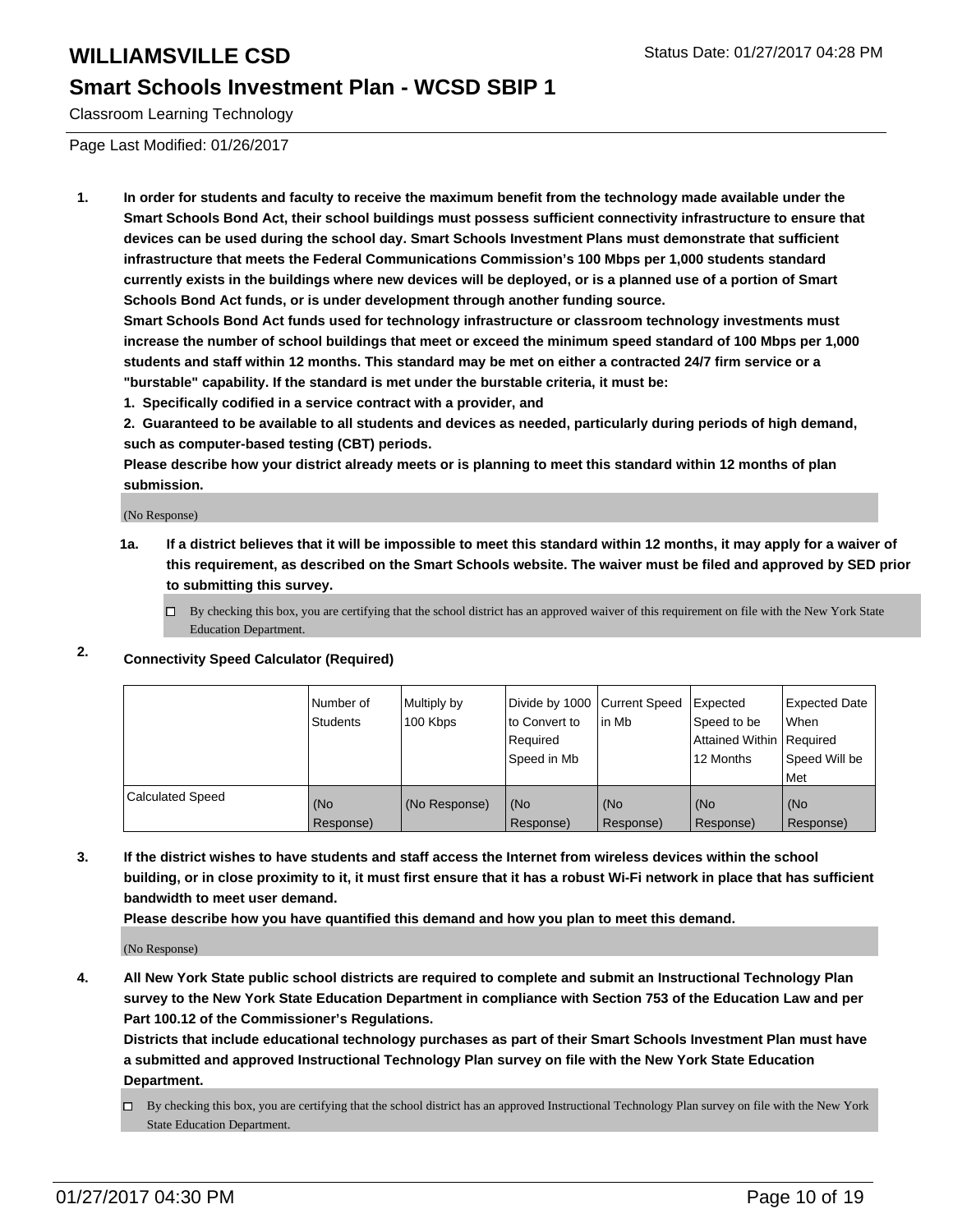## **Smart Schools Investment Plan - WCSD SBIP 1**

Classroom Learning Technology

Page Last Modified: 01/26/2017

**5. Describe the devices you intend to purchase and their compatibility with existing or planned platforms or systems. Specifically address the adequacy of each facility's electrical, HVAC and other infrastructure necessary to install and support the operation of the planned technology.**

(No Response)

- **6. Describe how the proposed technology purchases will:**
	- **> enhance differentiated instruction;**
	- **> expand student learning inside and outside the classroom;**
	- **> benefit students with disabilities and English language learners; and**
	- **> contribute to the reduction of other learning gaps that have been identified within the district.**

**The expectation is that districts will place a priority on addressing the needs of students who struggle to succeed in a rigorous curriculum. Responses in this section should specifically address this concern and align with the district's Instructional Technology Plan (in particular Question 2 of E. Curriculum and Instruction: "Does the district's instructional technology plan address the needs of students with disabilities to ensure equitable access to instruction, materials and assessments?" and Question 3 of the same section: "Does the district's instructional technology plan address the provision of assistive technology specifically for students with disabilities to ensure access to and participation in the general curriculum?"**

(No Response)

**7. Where appropriate, describe how the proposed technology purchases will enhance ongoing communication with parents and other stakeholders and help the district facilitate technology-based regional partnerships, including distance learning and other efforts.**

(No Response)

**8. Describe the district's plan to provide professional development to ensure that administrators, teachers and staff can employ the technology purchased to enhance instruction successfully.**

**Note: This response should be aligned and expanded upon in accordance with your district's response to Question 1 of F. Professional Development of your Instructional Technology Plan: "Please provide a summary of professional development offered to teachers and staff, for the time period covered by this plan, to support technology to enhance teaching and learning. Please include topics, audience and method of delivery within your summary."**

(No Response)

- **9. Districts must contact the SUNY/CUNY teacher preparation program that supplies the largest number of the district's new teachers to request advice on innovative uses and best practices at the intersection of pedagogy and educational technology.**
	- By checking this box, you certify that you have contacted the SUNY/CUNY teacher preparation program that supplies the largest number of your new teachers to request advice on these issues.
	- **9a. Please enter the name of the SUNY or CUNY Institution that you contacted.**

(No Response)

**9b. Enter the primary Institution phone number.**

(No Response)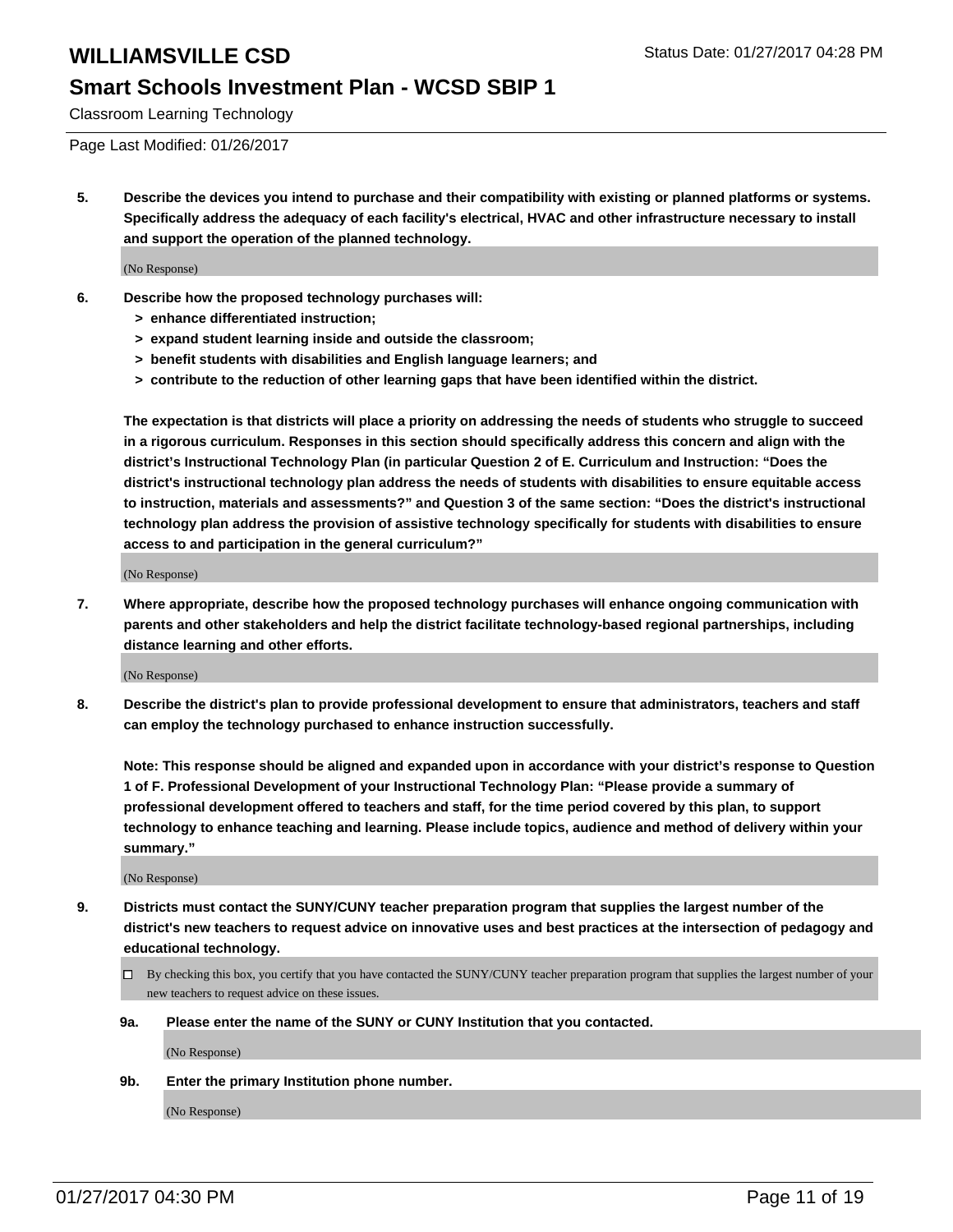### **Smart Schools Investment Plan - WCSD SBIP 1**

Classroom Learning Technology

Page Last Modified: 01/26/2017

**9c. Enter the name of the contact person with whom you consulted and/or will be collaborating with on innovative uses of technology and best practices.**

(No Response)

**10. A district whose Smart Schools Investment Plan proposes the purchase of technology devices and other hardware must account for nonpublic schools in the district.**

**Are there nonpublic schools within your school district?**

 $\Pi$  Yes

 $\square$  No

**11. Nonpublic Classroom Technology Loan Calculator**

**The Smart Schools Bond Act provides that any Classroom Learning Technology purchases made using Smart Schools funds shall be lent, upon request, to nonpublic schools in the district. However, no school district shall be required to loan technology in amounts greater than the total obtained and spent on technology pursuant to the Smart Schools Bond Act and the value of such loan may not exceed the total of \$250 multiplied by the nonpublic school enrollment in the base year at the time of enactment. See:**

**http://www.p12.nysed.gov/mgtserv/smart\_schools/docs/Smart\_Schools\_Bond\_Act\_Guidance\_04.27.15\_Final.pdf.**

|                                       | 1. Classroom<br>Technology<br>Sub-allocation | l 2. Public<br>Enrollment<br>$(2014 - 15)$ | 3. Nonpublic<br>Enrollment<br>$(2014-15)$                                                     | l 4. Sum of<br>l Public and<br>l Nonpublic<br>Enrollment | 5. Total Per<br>Pupil Sub-<br>lallocation | 6. Total<br>Nonpublic Loan<br>Amount |
|---------------------------------------|----------------------------------------------|--------------------------------------------|-----------------------------------------------------------------------------------------------|----------------------------------------------------------|-------------------------------------------|--------------------------------------|
| Calculated Nonpublic Loan<br>  Amount |                                              |                                            | (No Response)   (No Response)   (No Response)   (No Response)   (No Response)   (No Response) |                                                          |                                           |                                      |

**12. To ensure the sustainability of technology purchases made with Smart Schools funds, districts must demonstrate a long-term plan to maintain and replace technology purchases supported by Smart Schools Bond Act funds. This sustainability plan shall demonstrate a district's capacity to support recurring costs of use that are ineligible for Smart Schools Bond Act funding such as device maintenance, technical support, Internet and wireless fees, maintenance of hotspots, staff professional development, building maintenance and the replacement of incidental items. Further, such a sustainability plan shall include a long-term plan for the replacement of purchased devices and equipment at the end of their useful life with other funding sources.**

 $\Box$  By checking this box, you certify that the district has a sustainability plan as described above.

**13. Districts must ensure that devices purchased with Smart Schools Bond funds will be distributed, prepared for use, maintained and supported appropriately. Districts must maintain detailed device inventories in accordance with generally accepted accounting principles.**

 $\Box$  By checking this box, you certify that the district has a distribution and inventory management plan and system in place.

**14. If you are submitting an allocation for Classroom Learning Technology complete this table. Note that the calculated Total at the bottom of the table must equal the Total allocation for this category that you entered in the SSIP Overview overall budget.**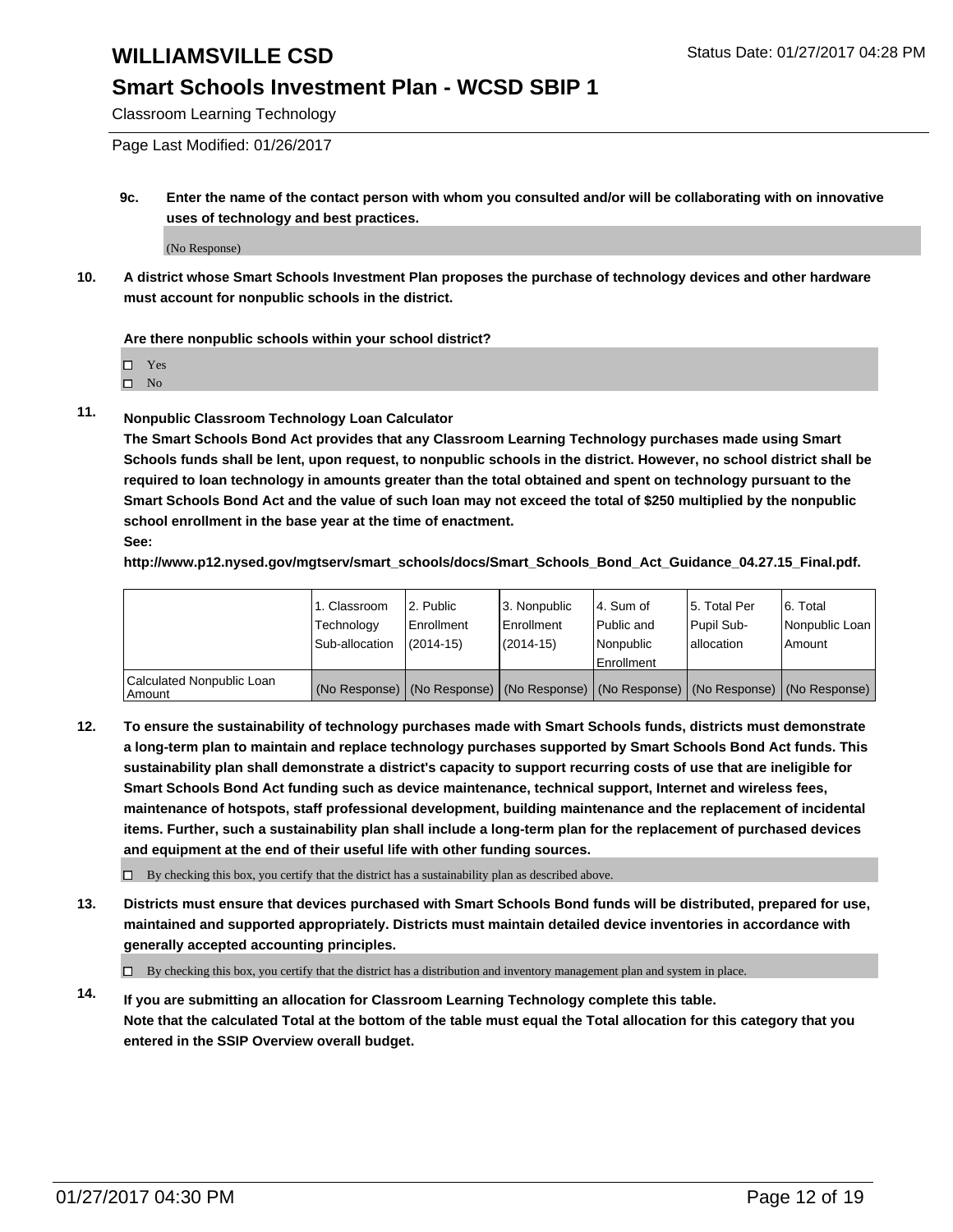## **Smart Schools Investment Plan - WCSD SBIP 1**

Classroom Learning Technology

Page Last Modified: 01/26/2017

|                          | Sub-Allocation |
|--------------------------|----------------|
| Interactive Whiteboards  | (No Response)  |
| <b>Computer Servers</b>  | (No Response)  |
| <b>Desktop Computers</b> | (No Response)  |
| <b>Laptop Computers</b>  | (No Response)  |
| <b>Tablet Computers</b>  | (No Response)  |
| <b>Other Costs</b>       | (No Response)  |
| Totals:                  | 0              |

**15. Please detail the type, quantity, per unit cost and total cost of the eligible items under each sub-category. This is especially important for any expenditures listed under the "Other" category. All expenditures must be capital-bond eligible to be reimbursed through the SSBA. If you have any questions, please contact us directly through smartschools@nysed.gov.**

**Please specify in the "Item to be Purchased" field which specific expenditures and items are planned to meet the district's nonpublic loan requirement, if applicable.**

**NOTE: Wireless Access Points that will be loaned/purchased for nonpublic schools should ONLY be included in this category, not under School Connectivity, where public school districts would list them.**

| Select the allowable expenditure | I Item to be Purchased | Quantity        | Cost per Item | <b>Total Cost</b> |
|----------------------------------|------------------------|-----------------|---------------|-------------------|
| ∣type.                           |                        |                 |               |                   |
| Repeat to add another item under |                        |                 |               |                   |
| each type.                       |                        |                 |               |                   |
| (No Response)                    | (No Response)          | l (No Response) | (No Response) | (No Response)     |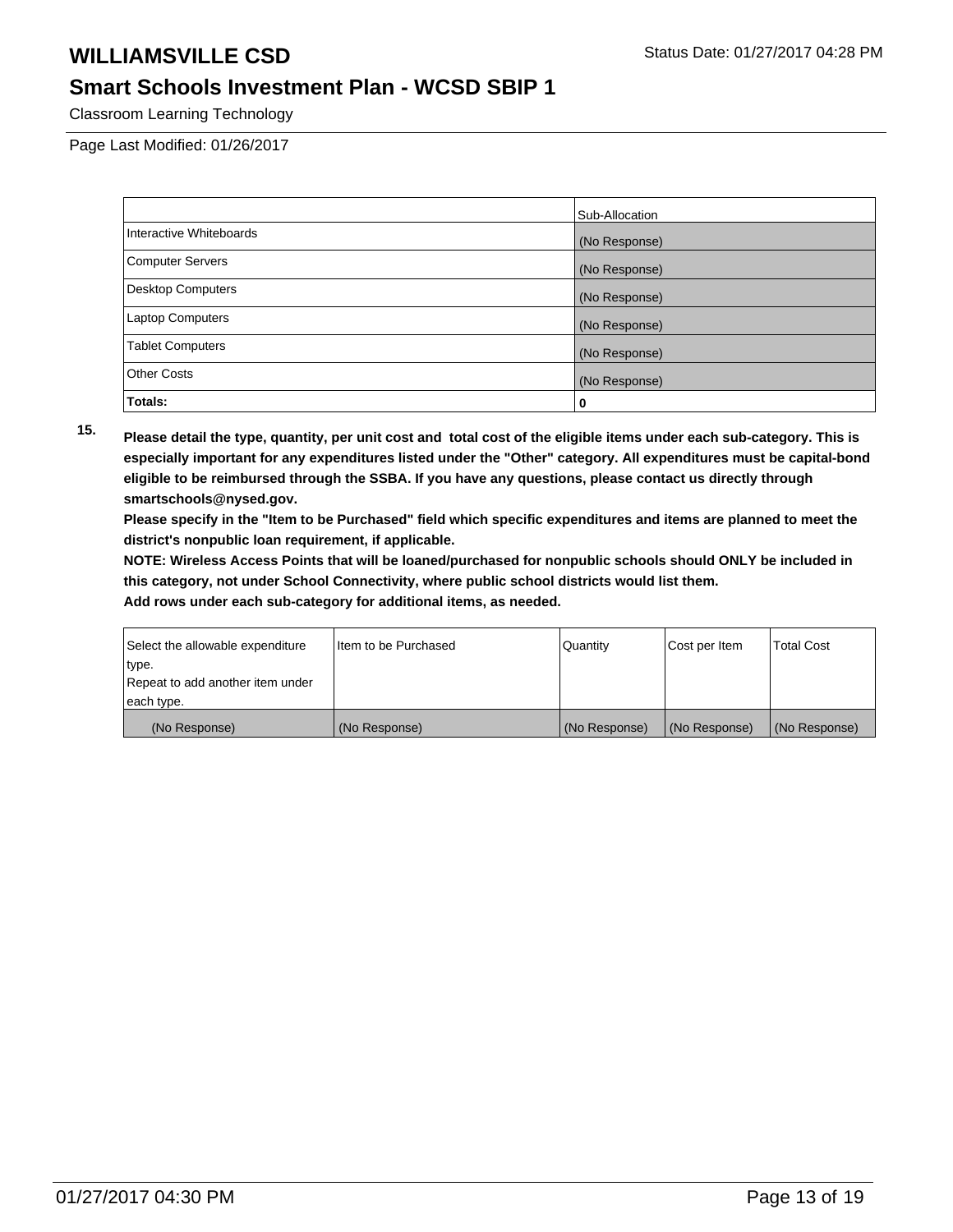## **Smart Schools Investment Plan - WCSD SBIP 1**

Pre-Kindergarten Classrooms

Page Last Modified: 06/02/2016

**1. Provide information regarding how and where the district is currently serving pre-kindergarten students and justify the need for additional space with enrollment projections over 3 years.**

(No Response)

- **2. Describe the district's plan to construct, enhance or modernize education facilities to accommodate prekindergarten programs. Such plans must include:**
	- **Specific descriptions of what the district intends to do to each space;**
	- **An affirmation that pre-kindergarten classrooms will contain a minimum of 900 square feet per classroom;**
	- **The number of classrooms involved;**
	- **The approximate construction costs per classroom; and**
	- **Confirmation that the space is district-owned or has a long-term lease that exceeds the probable useful life of the improvements.**

(No Response)

**3. Smart Schools Bond Act funds may only be used for capital construction costs. Describe the type and amount of additional funds that will be required to support ineligible ongoing costs (e.g. instruction, supplies) associated with any additional pre-kindergarten classrooms that the district plans to add.**

(No Response)

**4. All plans and specifications for the erection, repair, enlargement or remodeling of school buildings in any public school district in the State must be reviewed and approved by the Commissioner. Districts that plan capital projects using their Smart Schools Bond Act funds will undergo a Preliminary Review Process by the Office of Facilities Planning.**

**Please indicate on a separate row each project number given to you by the Office of Facilities Planning.**

| Project Number |  |  |
|----------------|--|--|
| (No Response)  |  |  |

**5. If you have made an allocation for Pre-Kindergarten Classrooms, complete this table.**

**Note that the calculated Total at the bottom of the table must equal the Total allocation for this category that you entered in the SSIP Overview overall budget.**

|                                          | Sub-Allocation |
|------------------------------------------|----------------|
| Construct Pre-K Classrooms               | (No Response)  |
| Enhance/Modernize Educational Facilities | (No Response)  |
| <b>Other Costs</b>                       | (No Response)  |
| Totals:                                  | 0              |

**6. Please detail the type, quantity, per unit cost and total cost of the eligible items under each sub-category. This is especially important for any expenditures listed under the "Other" category. All expenditures must be capital-bond eligible to be reimbursed through the SSBA. If you have any questions, please contact us directly through smartschools@nysed.gov.**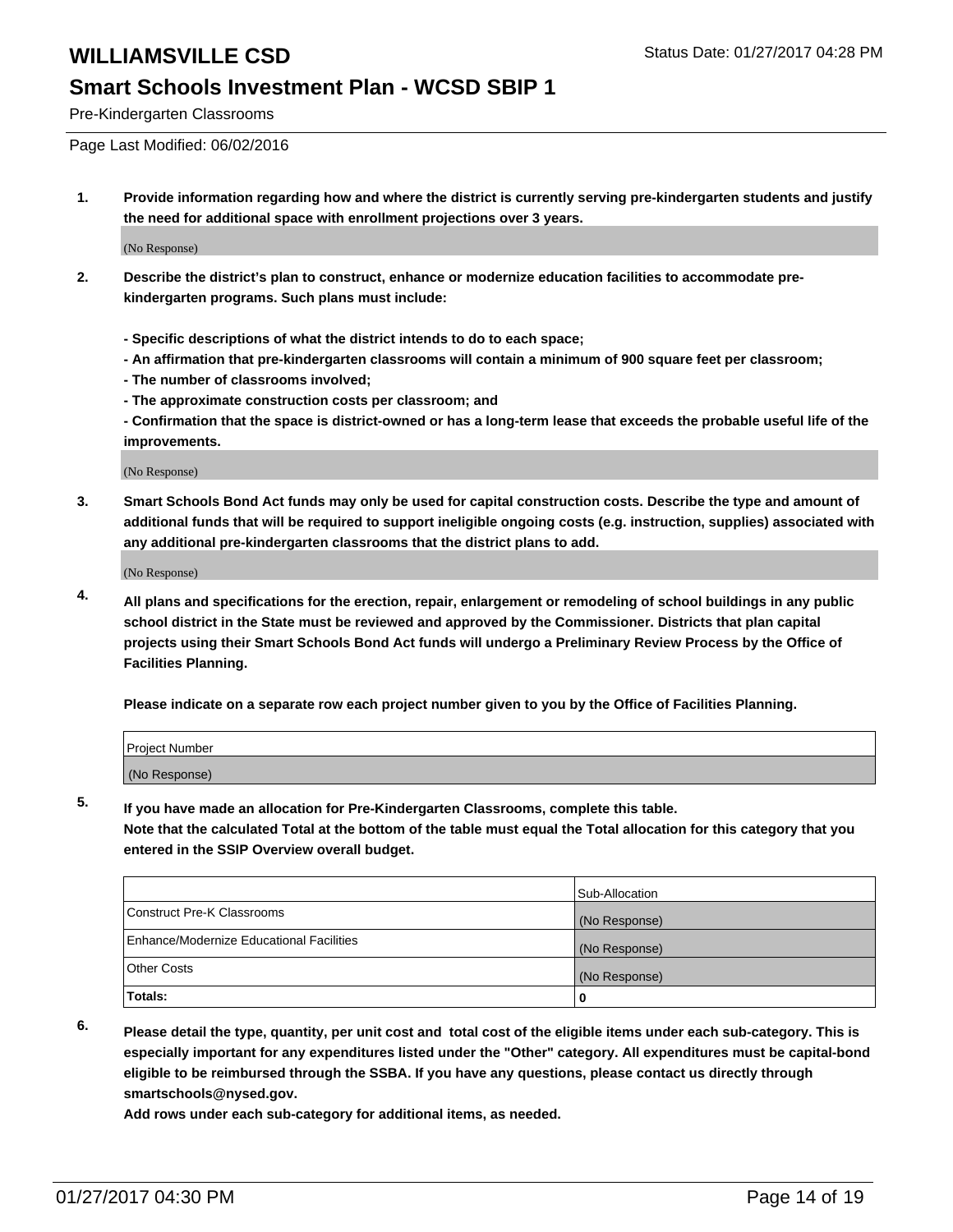# **Smart Schools Investment Plan - WCSD SBIP 1**

Pre-Kindergarten Classrooms

Page Last Modified: 06/02/2016

| Select the allowable expenditure | Item to be purchased | Quantity      | Cost per Item | Total Cost    |
|----------------------------------|----------------------|---------------|---------------|---------------|
| type.                            |                      |               |               |               |
| Repeat to add another item under |                      |               |               |               |
| each type.                       |                      |               |               |               |
| (No Response)                    | (No Response)        | (No Response) | (No Response) | (No Response) |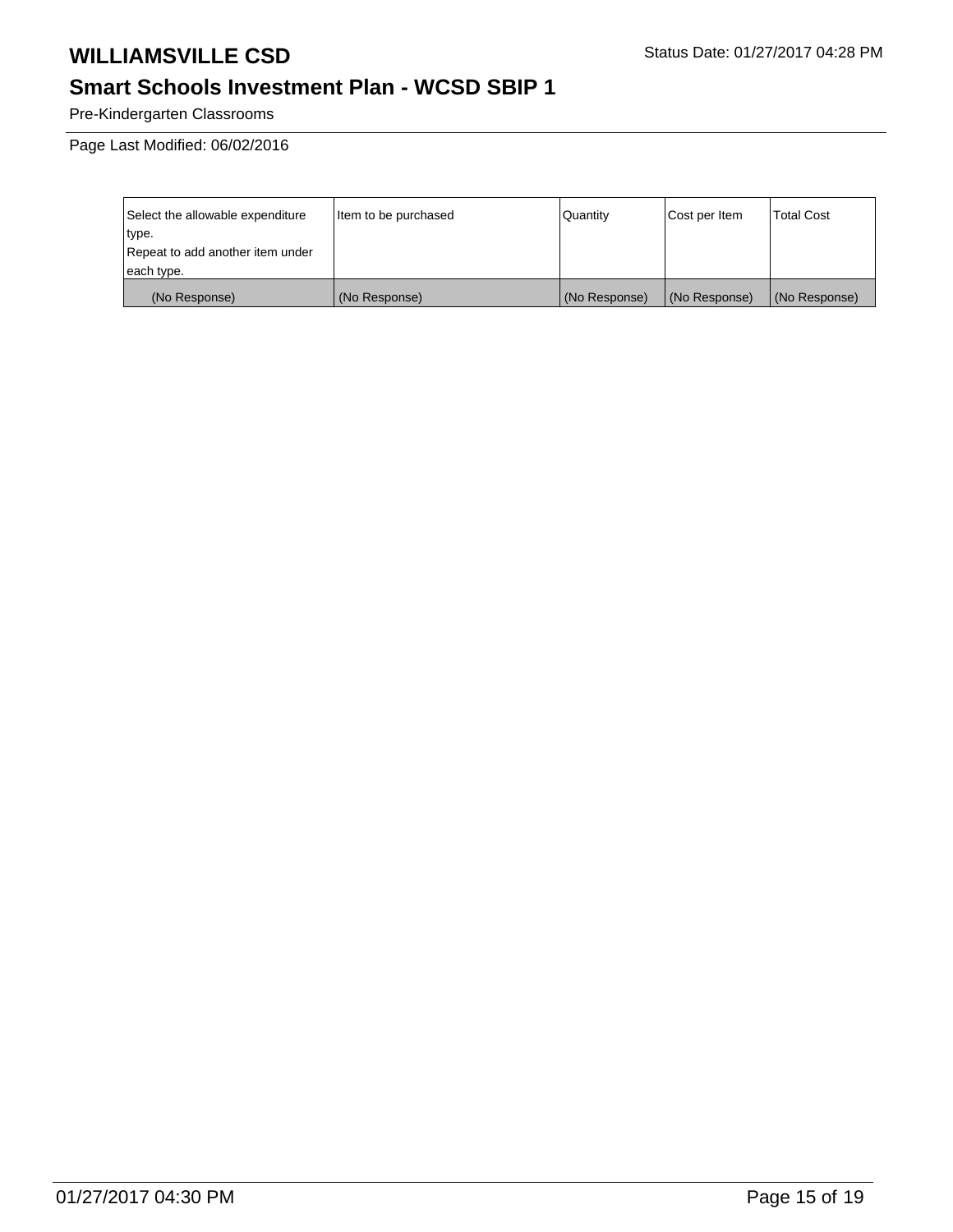## **Smart Schools Investment Plan - WCSD SBIP 1**

Replace Transportable Classrooms

Page Last Modified: 07/12/2016

**1. Describe the district's plan to construct, enhance or modernize education facilities to provide high-quality instructional space by replacing transportable classrooms.**

(No Response)

**2. All plans and specifications for the erection, repair, enlargement or remodeling of school buildings in any public school district in the State must be reviewed and approved by the Commissioner. Districts that plan capital projects using their Smart Schools Bond Act funds will undergo a Preliminary Review Process by the Office of Facilities Planning.**

**Please indicate on a separate row each project number given to you by the Office of Facilities Planning.**

| <b>Project Number</b> |  |
|-----------------------|--|
| (No Response)         |  |

**3. For large projects that seek to blend Smart Schools Bond Act dollars with other funds, please note that Smart Schools Bond Act funds can be allocated on a pro rata basis depending on the number of new classrooms built that directly replace transportable classroom units.**

**If a district seeks to blend Smart Schools Bond Act dollars with other funds describe below what other funds are being used and what portion of the money will be Smart Schools Bond Act funds.**

(No Response)

**4. If you have made an allocation for Replace Transportable Classrooms, complete this table. Note that the calculated Total at the bottom of the table must equal the Total allocation for this category that you entered in the SSIP Overview overall budget.**

|                                                | Sub-Allocation |
|------------------------------------------------|----------------|
| Construct New Instructional Space              | (No Response)  |
| Enhance/Modernize Existing Instructional Space | (No Response)  |
| <b>Other Costs</b>                             | (No Response)  |
| Totals:                                        |                |

**5. Please detail the type, quantity, per unit cost and total cost of the eligible items under each sub-category. This is especially important for any expenditures listed under the "Other" category. All expenditures must be capital-bond eligible to be reimbursed through the SSBA. If you have any questions, please contact us directly through smartschools@nysed.gov.**

| Select the allowable expenditure | Item to be purchased | Quantity      | Cost per Item | <b>Total Cost</b> |
|----------------------------------|----------------------|---------------|---------------|-------------------|
| type.                            |                      |               |               |                   |
| Repeat to add another item under |                      |               |               |                   |
| each type.                       |                      |               |               |                   |
| (No Response)                    | (No Response)        | (No Response) | (No Response) | (No Response)     |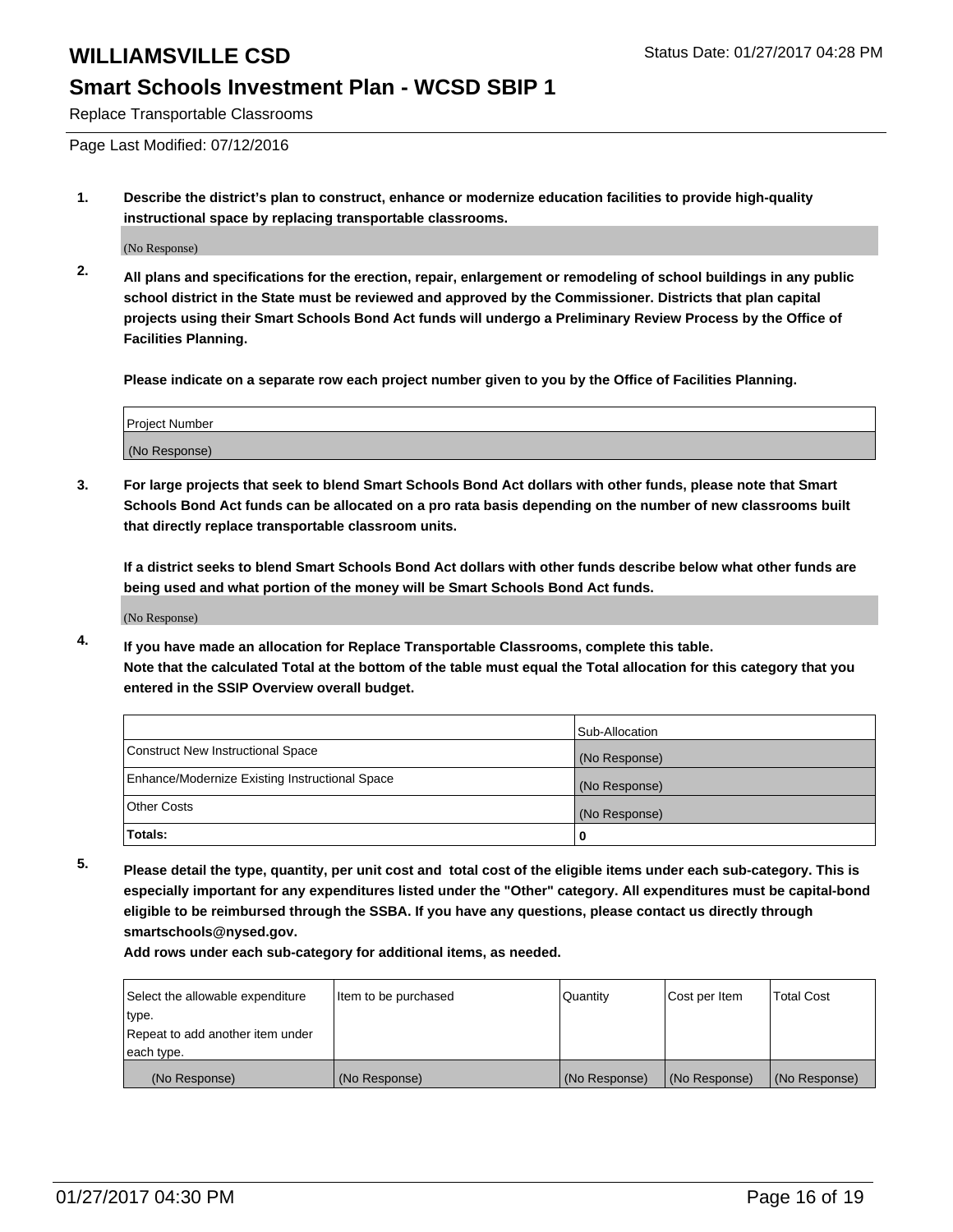### **Smart Schools Investment Plan - WCSD SBIP 1**

High-Tech Security Features

Page Last Modified: 07/12/2016

**1. Describe how you intend to use Smart Schools Bond Act funds to install high-tech security features in school buildings and on school campuses.**

(No Response)

**2. All plans and specifications for the erection, repair, enlargement or remodeling of school buildings in any public school district in the State must be reviewed and approved by the Commissioner. Districts that plan capital projects using their Smart Schools Bond Act funds will undergo a Preliminary Review Process by the Office of Facilities Planning.** 

**Please indicate on a separate row each project number given to you by the Office of Facilities Planning.**

| <b>Project Number</b> |  |
|-----------------------|--|
| (No Response)         |  |

- **3. Was your project deemed eligible for streamlined Review?**
	- Yes
	- $\square$  No
- **4. Include the name and license number of the architect or engineer of record.**

| 'Name         | License Number |
|---------------|----------------|
| (No Response) | (No Response)  |

**5. If you have made an allocation for High-Tech Security Features, complete this table. Note that the calculated Total at the bottom of the table must equal the Total allocation for this category that you entered in the SSIP Overview overall budget.**

|                                                      | Sub-Allocation |
|------------------------------------------------------|----------------|
| Capital-Intensive Security Project (Standard Review) | (No Response)  |
| <b>Electronic Security System</b>                    | (No Response)  |
| <b>Entry Control System</b>                          | (No Response)  |
| Approved Door Hardening Project                      | (No Response)  |
| <b>Other Costs</b>                                   | (No Response)  |
| Totals:                                              | 0              |

**6. Please detail the type, quantity, per unit cost and total cost of the eligible items under each sub-category. This is especially important for any expenditures listed under the "Other" category. All expenditures must be capital-bond eligible to be reimbursed through the SSBA. If you have any questions, please contact us directly through smartschools@nysed.gov.**

| Select the allowable expenditure | Item to be purchased | <b>Quantity</b> | Cost per Item | <b>Total Cost</b> |
|----------------------------------|----------------------|-----------------|---------------|-------------------|
| type.                            |                      |                 |               |                   |
| Repeat to add another item under |                      |                 |               |                   |
| each type.                       |                      |                 |               |                   |
| (No Response)                    | (No Response)        | (No Response)   | (No Response) | (No Response)     |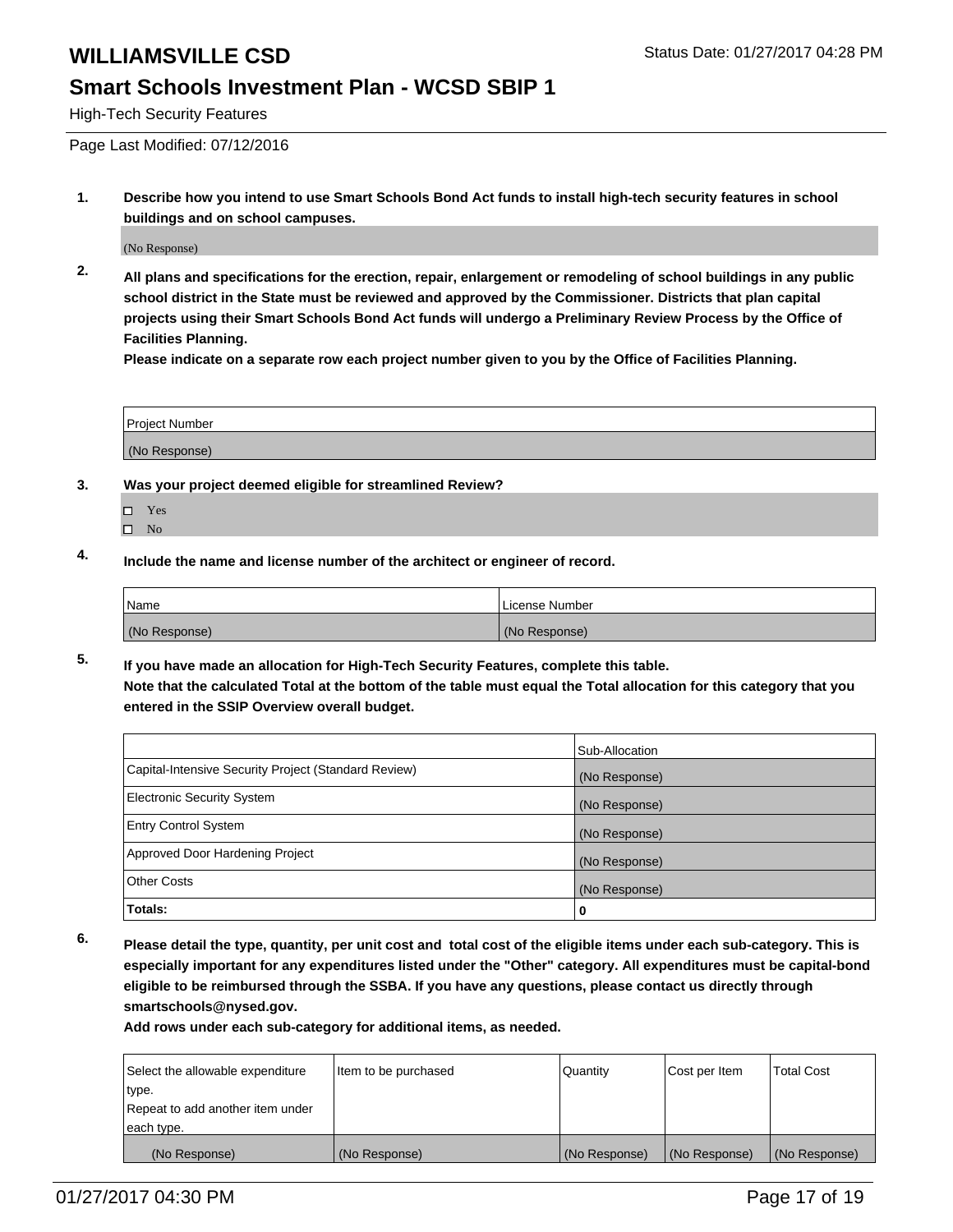# **Smart Schools Investment Plan - WCSD SBIP 1**

Report